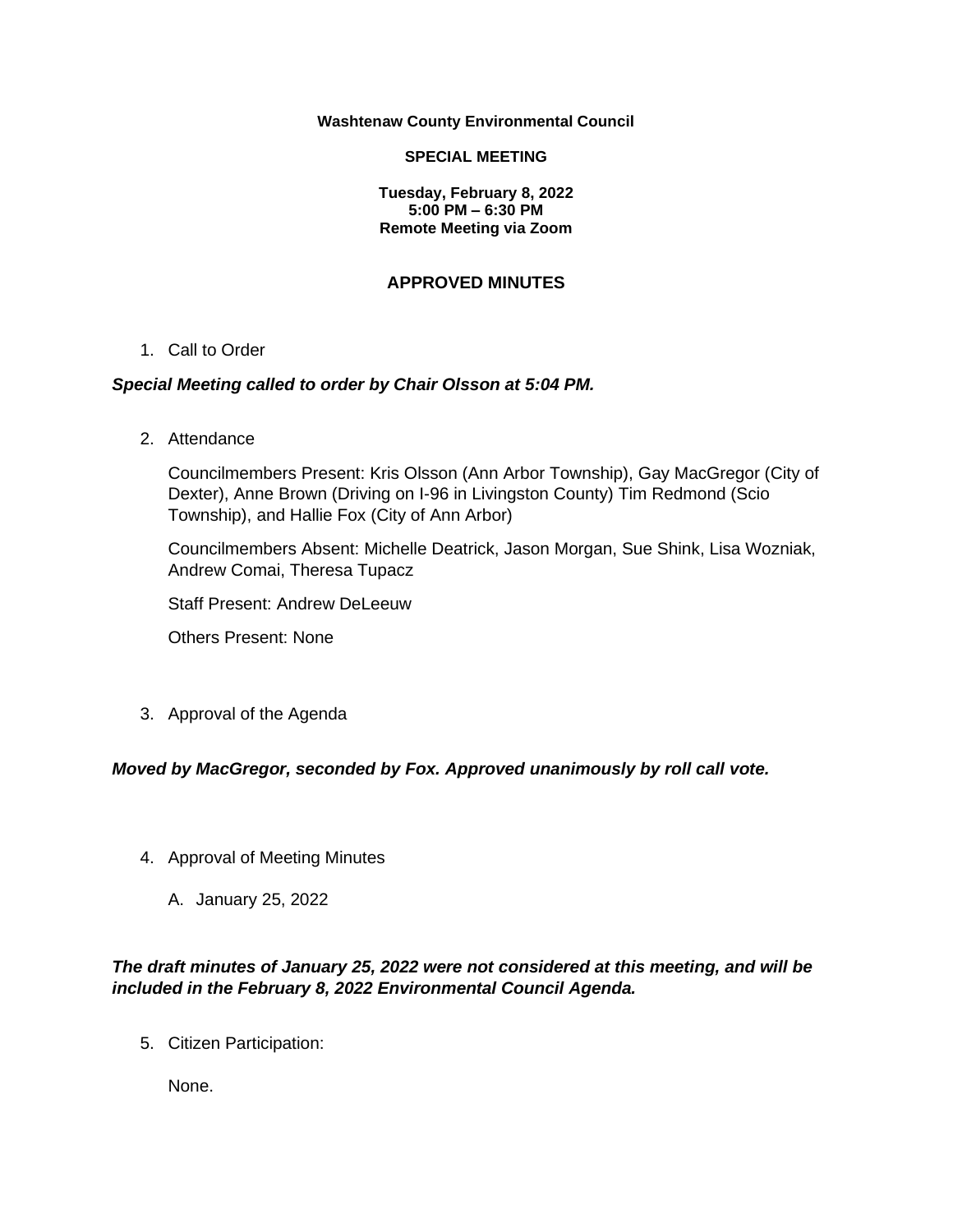6. Council Responses to Citizen Participation

None.

7. Special Presentations

None.

8. Regular Business

None.

# 9. New Business

A. Official Comment on MI Healthy Michigan Draft Plan

Chair Olsson introduced a revised copy of a resolution providing comment from the Environmental Council. This resolution had been updated by group of council members following initial discussion at the January 25, 2022 meeting.

The Council discussed the need for the plan to consider the emissions from agricultural operations, the size of emissions from agriculture in the state, and possible language to convey both the size and diversity of the agricultural economy in Michigan.

*MacGregor moved, seconded by Fox, that "Agriculture is one of Michigan's most critical economic drivers in the state's economy and is a major contributor of greenhouse gas emissions. The plan therefore should place far more emphasis on agricultural processes and land use practices by incentivizing regenerative agriculture that reduces greenhouse gas emissions and natural lands protection" should be added to the list of "Areas for Improvement" in the draft resolution. Approved unanimously by roll call vote.* 

Following the adoption of the amendment, the resolution in its entirety was taken up.

*MacGregor moved, seconded by Redmond, that the Environmental Council adopt the amended resolution and that it be sent as official comment from the Washtenaw County Environmental Council on the State of Michigan draft MI Healthy Climate Plan. Approved unanimously by roll call vote.* 

Councilmember Redmond then discussed how he was thinking lots about agriculture lately, specifically the challenges with acquiring land for farming for new farmers, and work on a "land-link" program.